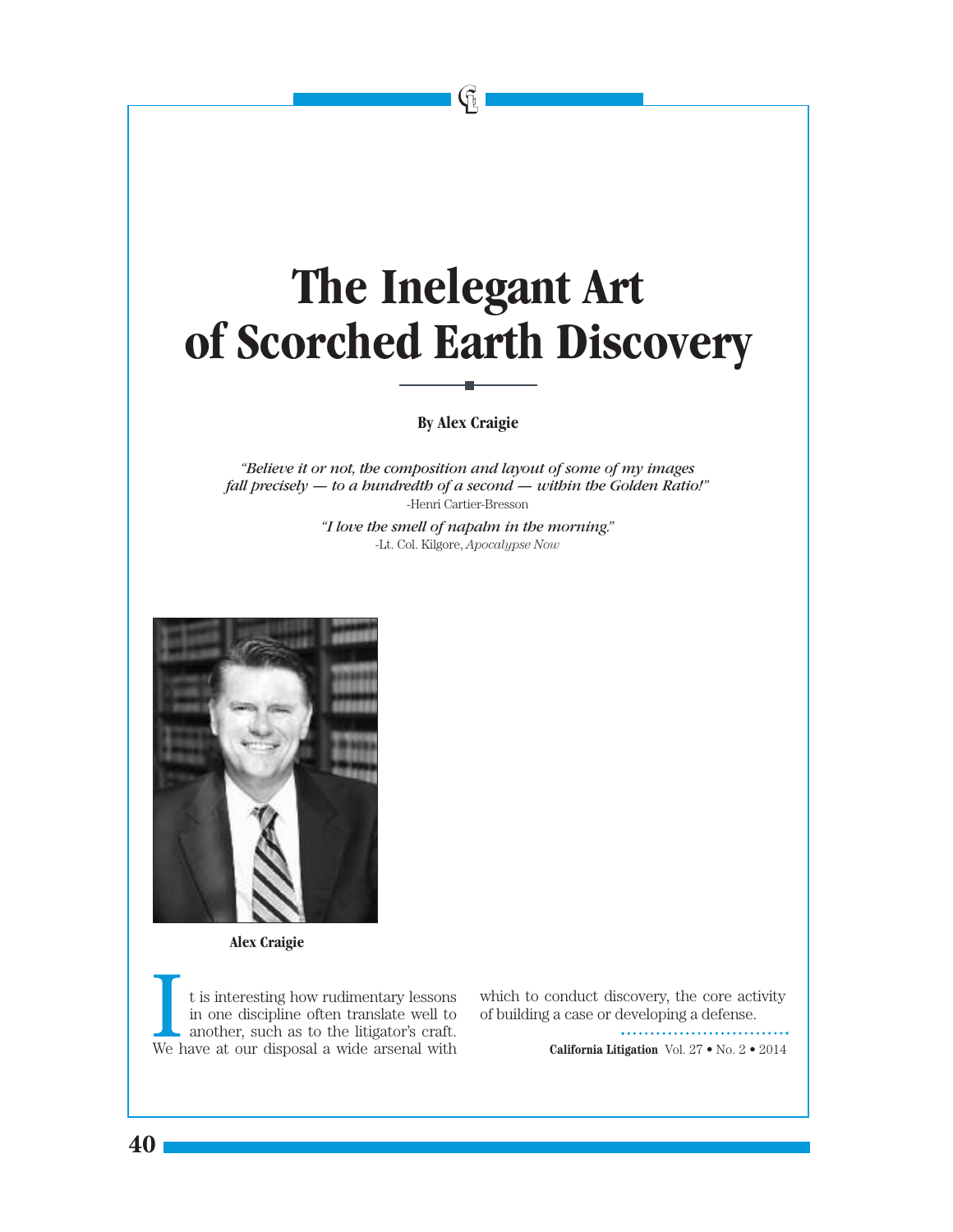When I was a young man, my father, a professional cinematographer, taught me the basics of photography. We worked in black and white. He had two cameras: a gracefully aging twin-lens Rolleiflex and a vintage Nikon viewfinder. I attempted portraits of our Great Dane, architectural studies of our house, and still life compositions of houseplants. We even built a first-rate darkroom in our basement. Though he could at times be a complicated, difficult man, I hold fond memories of the time spent with my father learning photography.

I vividly recall his early counsel against recklessly burning through film in the gamble that I might get a single decent shot. "Any idiot can snap a hundred pictures," he would say, but a good cameraman takes his time, measures the exposure, and composes the shot.

Yet, just as "any idiot" with a camera and a motor drive (that relic which advanced film at alarming speeds) could snap off a hundred shots in a single minute in order to get just one good photograph, any lawyer deserving that "I"-word label can recklessly avail himself of hundreds of interrogatories, requests for admissions and document requests in the vain search for a single useful item of evidence.

Now, if that single item of evidence wins the case or appreciably improves a client's bargaining position, it could be worth it, but only if the evidentiary value is not outweighed by the time, corresponding expense, and potential heartache of the ruthless search. But, like a reckless shutterbug who fails to appreciate the beauty of celluloid economy, it seems that many lawyers lack the experience, wisdom or restraint to recognize when the wasted time and expense of "scorched earth" style discovery will vastly outweigh any benefits.

As a young grunt toiling at an insurance defense firm, I was often tasked with preparing written discovery, a job I took seriously. California litigators are familiar with the limit of 35 special interrogatories and 35 requests for admission permitted under Code of Civil

Procedure sections 2030.030 and 2033.03. But, let's face it, if you're a second-year associate bent on absolutely annihilating the other side, 35 interrogatories is not enough, not nearly enough.

 $\bigcirc$ 

Fortunately, for eager young would-be Ninja assassin litigators, the Code of Civil Pro-

> '*Let me dispel you of the notion that 135 special interrogatories could have in any way been "warranted" in most of my cases because of the "complexity or the quantity of the existing and potential issues."* '

cedure allows us to serve an essentially unlimited number of interrogatories and requests for admission, provided we include a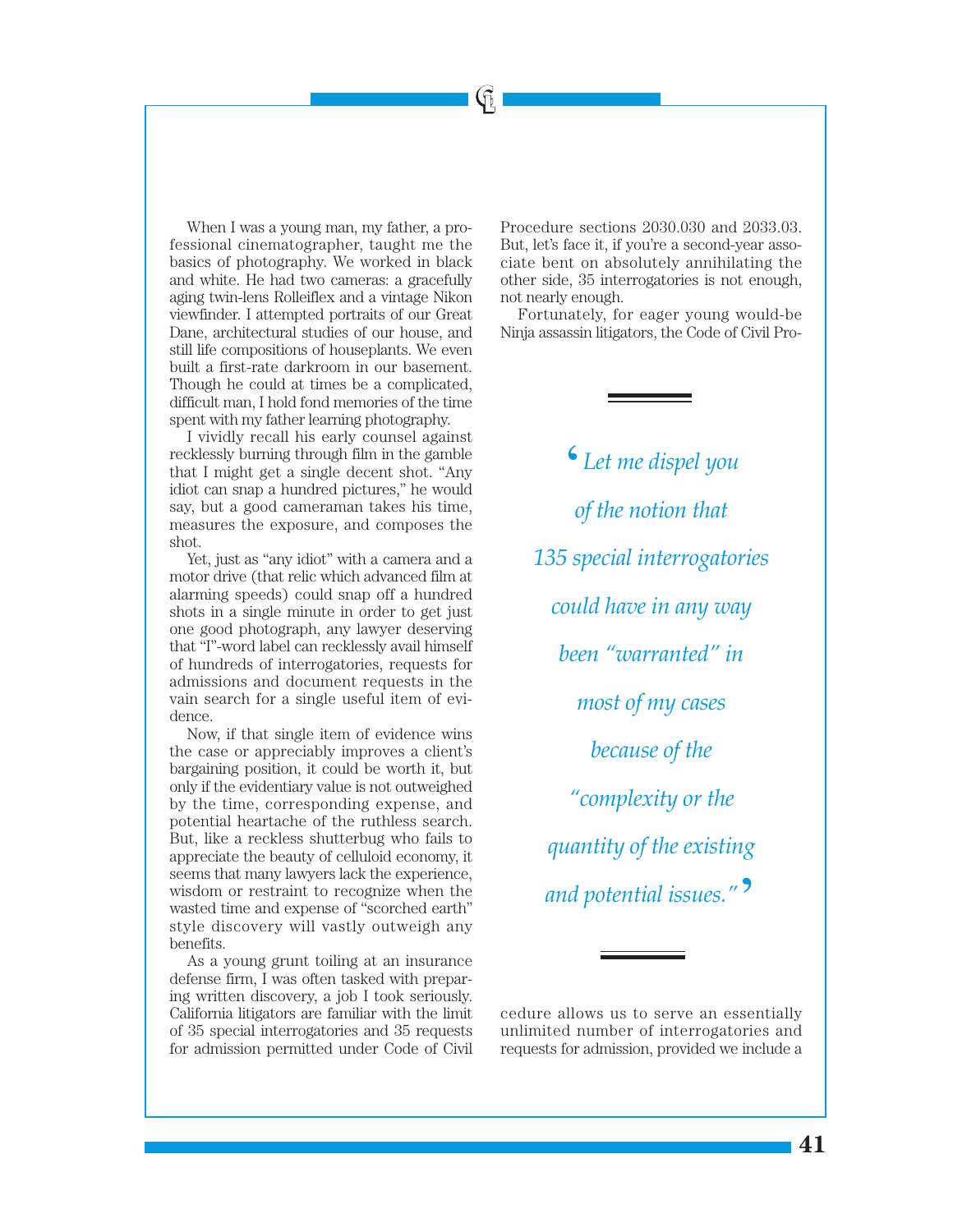declaration affirming the extra discovery is "warranted" based on the "complexity or the quantity of the existing and potential issues in the case," the "financial burden on a party ening and potential issues." We weren't litigating over the patent to an iPhone component or the copyright to *Coming to America*. These were typically cases about whether the design



 $\mathfrak{G}% _{k}^{\alpha}:=\mathfrak{G}_{k}^{\alpha}$ 

tailed in conducting the discovery by oral deposition," or propounding burdensome written discovery makes sense because it affords a responder "the opportunity to conduct an inquiry, investigation, or search of files or records to supply the information sought." (Code Civ. Proc., §§ 2030.050, 2033.050.) Of course, my 135 handcrafted, "wait 'til they have to answer these babies," special interrogatories were always "warranted." Why? Because I swore in a declaration that they were. Quod erat demonstrandum.

Let me dispel you of the notion that 135 special interrogatories could have in any way been "warranted" in most of my cases because of the "complexity or the quantity of the exist-

of a product hurt someone. While it's true the issues were more complicated than "What was the color of that banana you slipped on?" the universe of relevant, discoverable evidence was not infinite.

But I didn't see it that way. I marched ahead with my flurry of interrogatories. Thirty or so days later, I received pages and pages of nonsense: boilerplate objections, mostly, with the occasional substantive morsel. Few readers will be surprised to learn that I rarely actually never — unearthed a detail with hundreds of discovery requests that I couldn't easily have learned with less than 35 interrogatories.

With interrogatories, it was not just a ques-